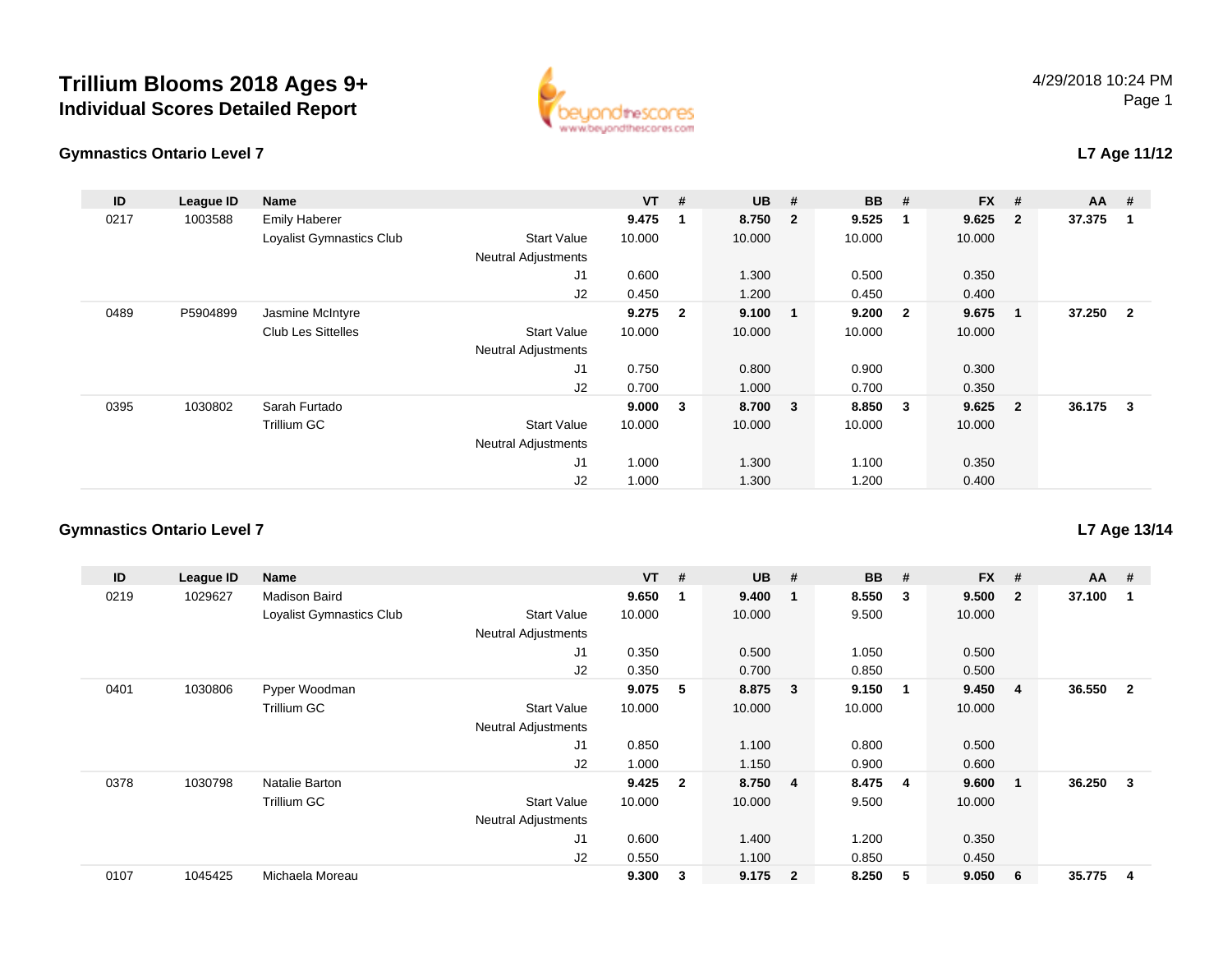## **Trillium Blooms 2018 Ages 9+Individual Scores Detailed Report**



|      |          | <b>Champions Gymnastics</b> | <b>Start Value</b><br><b>Neutral Adjustments</b> | 10.000  | 10.000    | 9.500   | 10.000    |     |          |   |
|------|----------|-----------------------------|--------------------------------------------------|---------|-----------|---------|-----------|-----|----------|---|
|      |          |                             | J1                                               | 0.700   | 0.800     | 1.250   | 1.000     |     |          |   |
|      |          |                             | J2                                               | 0.700   | 0.850     | 1.250   | 0.900     |     |          |   |
| 0488 | P5010010 | Maya Tudor                  |                                                  | 8.900 6 | 8.575 5   | 8.700 2 | 9.375     | - 5 | 35.550 5 |   |
|      |          | <b>Club Les Sittelles</b>   | <b>Start Value</b>                               | 10.000  | 10.000    | 10.000  | 10.000    |     |          |   |
|      |          |                             | <b>Neutral Adjustments</b>                       |         |           |         |           |     |          |   |
|      |          |                             | J1                                               | 1.100   | 1.300     | 1.200   | 0.550     |     |          |   |
|      |          |                             | J2                                               | 1.100   | 1.550     | 1.400   | 0.700     |     |          |   |
| 0487 | P5184205 | Antonia Del Ciotto          |                                                  | 9.250 4 | $8.250$ 6 | 8.075 6 | $9.475$ 3 |     | 35.050   | 6 |
|      |          | <b>Club Les Sittelles</b>   | <b>Start Value</b>                               | 10.000  | 9.500     | 9.200   | 10.000    |     |          |   |
|      |          |                             | <b>Neutral Adjustments</b>                       |         |           |         |           |     |          |   |
|      |          |                             | J1                                               | 0.750   | 1.100     | 1.100   | 0.550     |     |          |   |
|      |          |                             | J2                                               | 0.750   | 1.400     | 1.150   | 0.500     |     |          |   |

#### **Gymnastics Ontario Level 7**

**ID League ID Name VT # UB # BB # FX # AA #** 0106 <sup>1045423</sup> Grace Earle **9.275 <sup>3</sup> 8.800 <sup>1</sup> 9.050 <sup>2</sup> 9.525 <sup>4</sup> 36.650 <sup>1</sup>** Champions Gymnastics Start Valuee 10.000 10.000 10.000 10.000 Neutral Adjustments J1 0.650 1.100 0.950 0.450 J2 0.800 1.300 0.950 0.500 0108 <sup>1009335</sup> Karolina Wawrzyczek **9.175 <sup>5</sup> 8.800 <sup>1</sup> 9.100 <sup>1</sup> 9.575 <sup>3</sup> 36.650 <sup>1</sup>** Champions Gymnastics Start Valuee 10.000 10.000 10.000 10.000 Neutral Adjustments J1 0.850 1.150 1.000 0.450 J2 0.800 1.250 0.800 0.400 0391 <sup>1029725</sup> Sydney Campbell **9.250 <sup>4</sup> 8.800 <sup>1</sup> 9.100 <sup>1</sup> 9.375 <sup>5</sup> 36.525 <sup>2</sup>** Trillium GCC 313 Start Value 10.000 10.000 10.000 10.000 10.000 Neutral Adjustments J1 0.800 1.100 0.900 0.600 J2 0.700 1.300 0.900 0.650 0392 <sup>1030799</sup> Paige Cassidy **9.400 <sup>1</sup> 7.550 <sup>4</sup> 9.025 <sup>3</sup> 9.650 <sup>1</sup> 35.625 <sup>3</sup>** Trillium GCC 31500 10.000 10.000 9.500 10.000 10.000 Neutral Adjustments J1 0.650 2.000 0.850 0.300 J2 0.550 1.900 1.100 0.400 0483P5191415 Janique Boulet **8.800 <sup>6</sup> 7.900 <sup>2</sup> 8.775 <sup>4</sup> 9.600 <sup>2</sup> 35.075 <sup>4</sup>**

**L7 Age 15+**